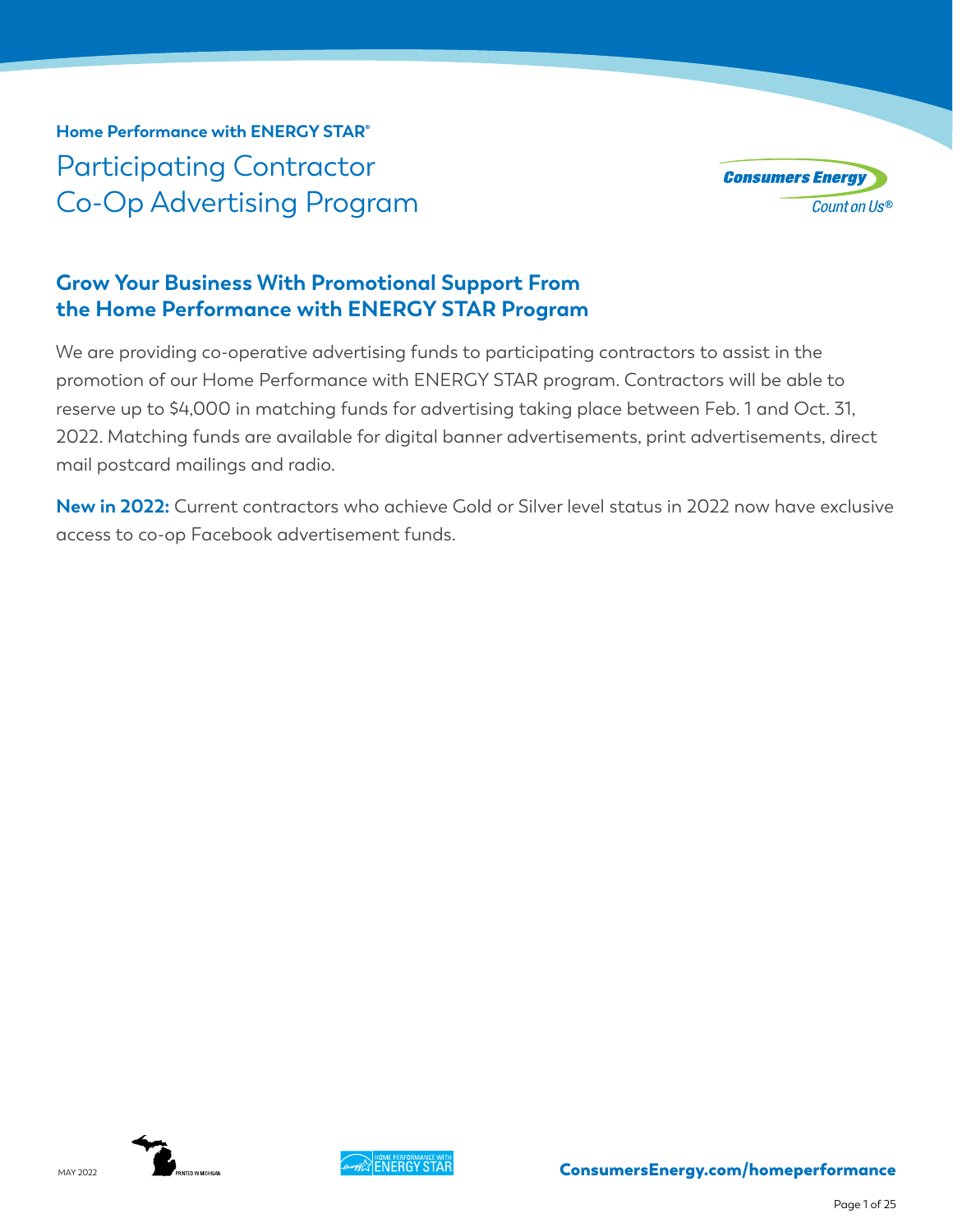# **Program Details**

- Matching funds are available for digital banner and print advertisements, as well as direct mail postcard mailings that run between Feb. 1 and Oct. 31, 2022. To qualify for funding, contractors must email hpwescoopads@icf.com to request the advertisement templates shown in this guide and use them as described on page 5 under the Reimbursement Process section.
- Matching funds are available to reimburse 50% of the total advertising cost, up to \$4,000 per participating contractor. Funding will be on a first-come, first-served basis until available funds are claimed.
- Using the form on page 6, request matching funds for your planned advertising. See pages 5 and 6 for submission deadlines.
- All supporting documentation for advertising reimbursement must be received by ICF by Nov. 15, 2022. Matching funds will be disbursed by Jan. 31, 2023.

Note: Receiving confirmation that funds have been reserved for your planned advertising does not guarantee you will receive co-op advertising funds; all other conditions must be met with respect to acceptable run dates and verification documentation to receive reimbursement.

# **Acceptable Media Formats and Approval Process**

We have designed advertisement templates to be used by contractors in the Co-Op Advertising program. Please read the following for advertisement specifications and instructions.

#### Digital Banner Advertisements

- Digital banner advertisements are available in three sizes (728 x 90, 300 x 250, 160 x 600), three color options (dark blue, light blue and white) and two message options (savings and comfort), as shown on pages 7, 8 and 9. These templates allow space for contractors to add their own custom promotion. Email hpwescoopads@icf.com to request the advertisement template files.
- Contractors may request a custom-sized digital advertisement by emailing hpwescoopads@icf.com. Please include the size you need, which color advertisement you prefer and whether you'd like the "savings" or "comfort" message option. Allow two weeks for delivery of the custom-sized advertisement and an additional two weeks for the approval process.
- Banner ads should link to your company's webpage to enable customers to find more information about your business.
- For contractors to qualify for co-funding, banner ad files must be used as is. Contractors are not permitted to modify the pre-approved designs.
- Contractors must submit all advertising designs for approval before the advertising runs. Approval will require at least five business days. Please email all materials to hpwescoopads@icf.com for approval.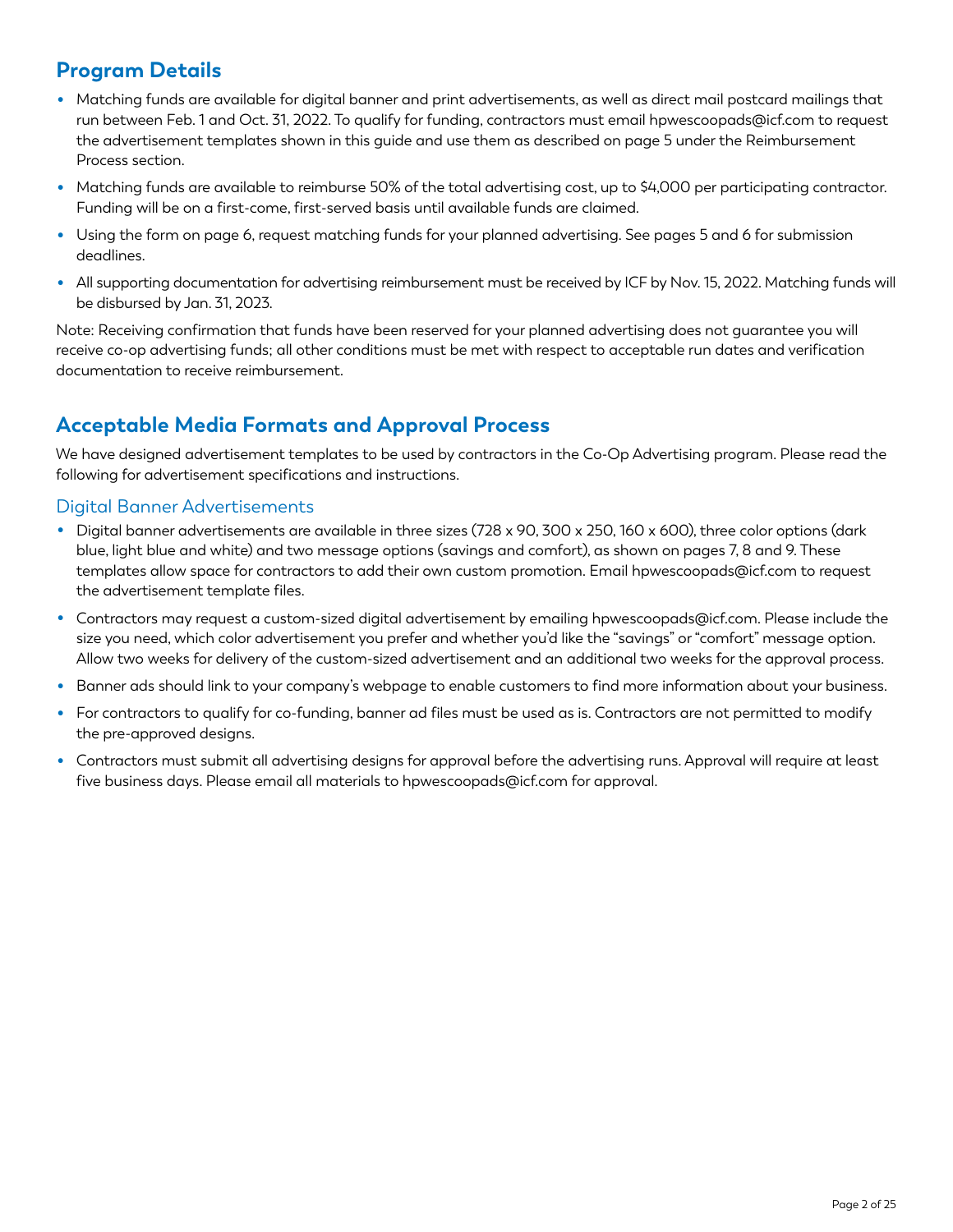#### Print Advertisements

- Print advertisement templates are shown beginning on page 10. These templates allow space for contractors to add their own custom promotion.
- Email hpwescoopads@icf.com to request the advertisement template package.
- Contractors may request a custom-sized print advertisement by emailing hpwescoopads@icf.com. Please include the size you need, whether you prefer the dark blue or light blue advertisement and whether you'd like the "savings" or "comfort" message option. Allow two weeks for delivery of the custom-sized advertisement and an additional two weeks for the approval process.
- For contractors to remain eligible for co-funding, the Consumers Energy–branded portion of the ad must not be removed or modified in any way.
- Ads must be in four-color process, to allow for correct reproduction of the Consumers Energy brand.
- Contractors must submit all advertising designs for approval before the advertising runs. Approval will require at least five business days. Please email all materials to hpwescoopads@icf.com for approval.

#### Direct Mail Postcards

- Direct mail postcards are available in two designs, as shown on pages 22 and 23. These templates allow space for contractors to add their own custom promotion. Email hpwescoopads@icf.com to request the template package.
- Quantities of up to 2,000 postcards are available to contractors free of charge. Request postcards by completing the Funds Reservation Request Form on page 6. For pricing on larger orders, please contact the program team at hpwescoopads@icf.com. Postage costs for distributing to your customer base are eligible for co-funding through the co-op program.
- Contractors must submit all advertising designs for approval before the advertising runs. Approval will require at least five business days. Please email all materials to hpwescoopads@icf.com for approval.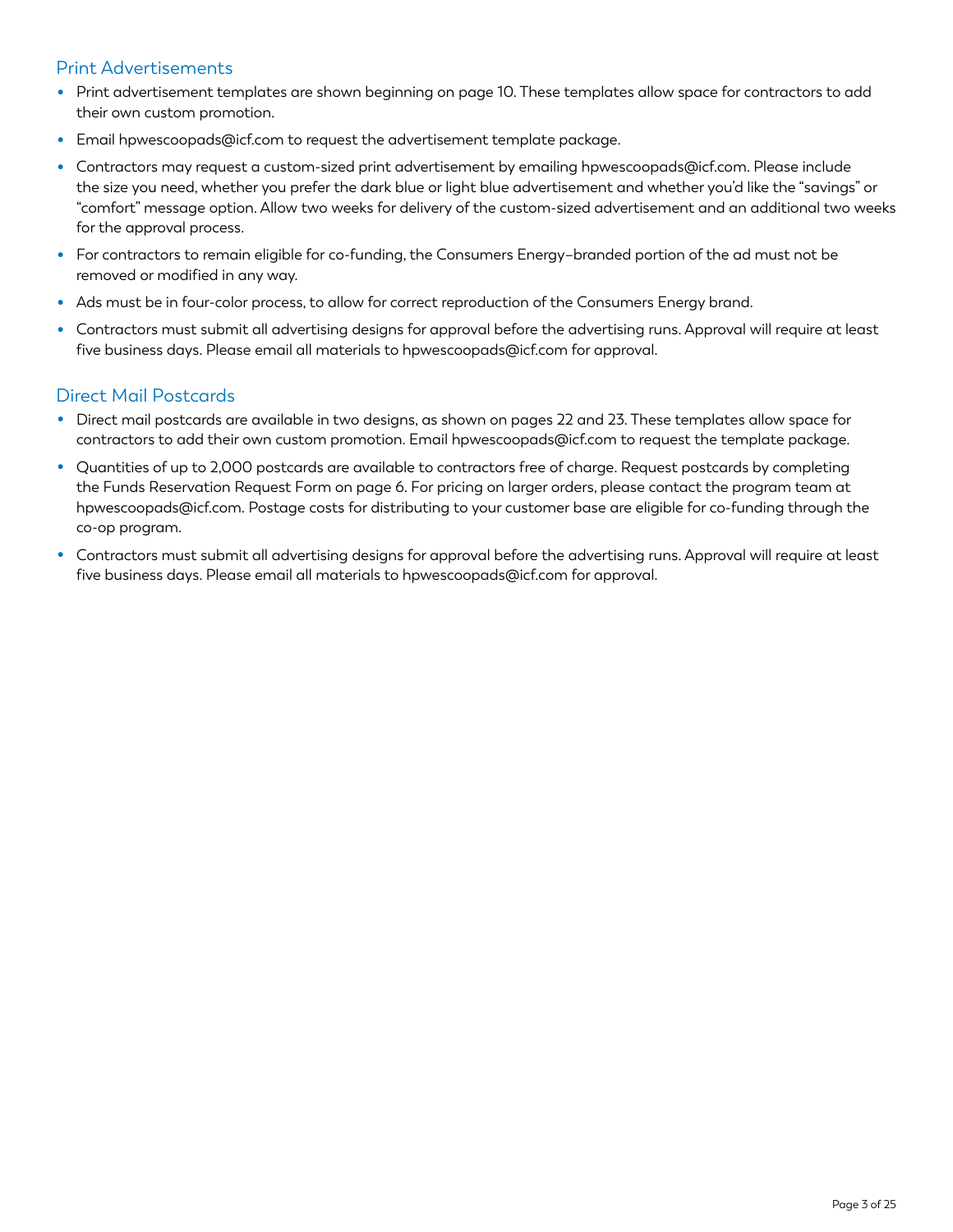#### Radio Script

- An approximately 30-second script can be found on page 24.
- Portions of the script can be adjusted for your business.
- To maintain eligibility for co-funding, the Consumers Energy-branded portion of the script should not be modified in any way.
- Once the advertisement is recorded, the contractor must submit all audio files for approval before placement. Approval will require at least five business days. Please email all materials to hpwescoopads@icf.com for approval.
- We will notify you if the advertisement needs to be put on hold due to power outages or severe weather circumstances.

#### Facebook Advertisements (Sponsored Posts)

- To qualify for Facebook advertising co-funding, contractors must have:
	- » Achieved Gold or Silver level status for 2022
	- » An active Facebook page for the company that is an active Home Performance with ENERGY STAR program Trade Ally
	- » A Facebook page moderator who responds to customer comments
- Facebook ads are available in four image options and two message options (savings and comfort). Examples of the Facebook ad templates are on page 25.
- If approved for co-funding, the contractors must agree to respond to any negative customer comments within 24 hours using a scripted response that will be delivered with the ad templates. The contractor must also send a screenshot of the comment(s) and response(s) to hpwescoopads@icf.com
- Facebook ads should link to your company's webpage so that customers can find more information about your business.
- Image files and content must be used as is. Contractors are not permitted to modify the pre-approved materials.
- The contractors must submit the Facebook preview link for approval before the advertisement runs. Approval will require at least five business days. Please email all materials to hpwescoopads@icf.com for approval.
- We will notify you if the advertisement needs to be put on hold due to power outages or severe weather circumstances.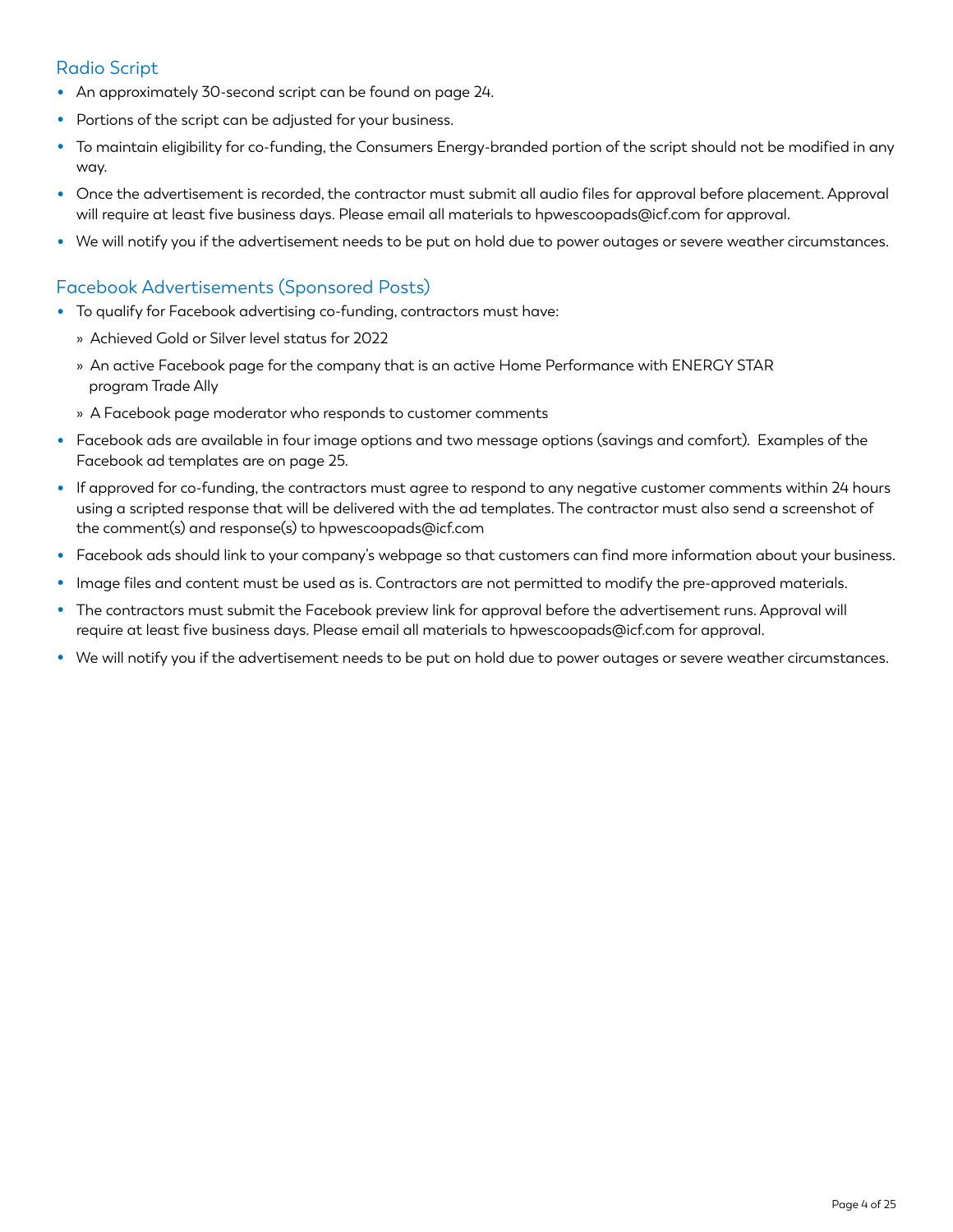# **Reimbursement Process**

To receive funding, you must include supporting documentation for each type of advertisement. Please see the specifications below.

- Supporting documentation will vary based on media being used:
	- Digital Banner Ads: Invoice from the media outlet and screenshot of banner ad(s) online.
	- Print Ads: Invoice from the print publication (e.g., newspaper, magazine) and a tear sheet for each run date .
	- Direct Mail Postcards: Postage receipt from the United States Postal Service or print vendor.
	- Radio Script: Invoice from the radio station and final audio file.
	- Facebook Advertisement: Invoice from Facebook and preview link of the ad being run.
- Supporting documentation must be received at the Jackson address no later than Nov. 15, 2022. There will be no exceptions to this deadline. Documentation received after Nov. 15, 2022, will result in no co-op advertising funds being awarded. For all advertisement types, please also include a copy of your company's W-9 form, required by ICF to process your payment.
- If supporting documentation has been scanned, it may be submitted by email.

| By mail:                                | By email:            |
|-----------------------------------------|----------------------|
| Consumers Energy HPwES Co-Op Ad Program | hpwescoopads@icf.com |
| $c/\sigma$ ICF                          |                      |
| P.O. Box 1193                           |                      |
| Jackson, MI 49204                       |                      |

• Reimbursement will occur in the form of a check to the contractor, which will be issued on or before Jan. 31, 2023.

# **Co-Op Advertising Program Checklist**

- **By Oct. 1, 2022, request matching funds for your planned advertising** using the form on the next page. Please submit your request by Oct. 1 so that we may earmark funds for your company. Funding is available on a first-come, first-served basis. Funding requests may not be submitted after Oct. 1.
- **Email hpwescoopads@icf.com** to request prints and/or the template package for your advertisements.
- **Submit your ad design for review and approval at least 10 days prior** to your advertisement's start date. Please allow our team as much review time as possible to account for any requested revisions to your company's ad.
- **By Nov. 15, 2022, submit supporting documentation** for your advertisements that run between Feb. 1 and Oct. 31, 2022, along with your company's W-9 form for payment processing.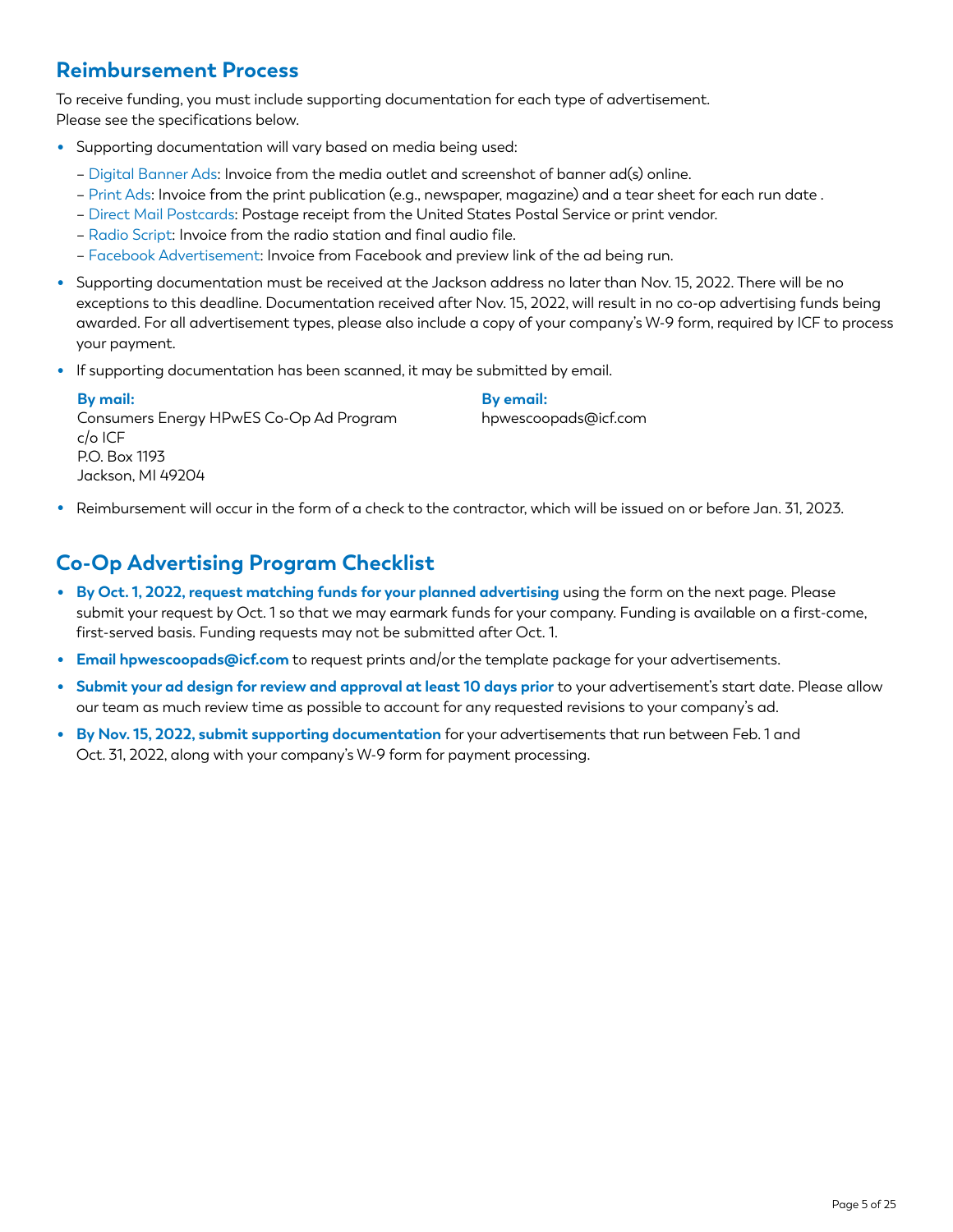# **Funds Reservation Request Form**

To be eligible to receive co-op funds, contractors must submit completed form by Oct. 1, 2022, or 10 business days (minimum) before advertisement insertion deadline, whichever comes first. Please submit your request for funding as soon as possible. Funding is available on a first-come, first-served basis and is not guaranteed.

| Company Name:                                                                                                                                                                                                                                                                                                                                             |                    |                   | Contact Name:             |                                  |
|-----------------------------------------------------------------------------------------------------------------------------------------------------------------------------------------------------------------------------------------------------------------------------------------------------------------------------------------------------------|--------------------|-------------------|---------------------------|----------------------------------|
| <b>Street Address:</b>                                                                                                                                                                                                                                                                                                                                    |                    |                   |                           |                                  |
| City:                                                                                                                                                                                                                                                                                                                                                     |                    |                   | State:                    | ZIP:                             |
| Email Address:                                                                                                                                                                                                                                                                                                                                            |                    |                   | Telephone:                | Fax:                             |
| <b>Media</b>                                                                                                                                                                                                                                                                                                                                              | <b>Run Date(s)</b> | <b>Total Cost</b> |                           | <b>Estimated Impressions</b>     |
| $\Box$ Digital Banner Ads                                                                                                                                                                                                                                                                                                                                 |                    |                   |                           |                                  |
| $\Box$ Print Ads                                                                                                                                                                                                                                                                                                                                          |                    |                   |                           |                                  |
| $\Box$ Radio Ads                                                                                                                                                                                                                                                                                                                                          |                    |                   |                           |                                  |
| $\Box$ Facebook Ads<br>(Gold or Silver level<br>contractors only)                                                                                                                                                                                                                                                                                         |                    |                   |                           |                                  |
| <b>Direct Mail</b>                                                                                                                                                                                                                                                                                                                                        | <b>Mail Date</b>   |                   | <b>Total Postage Cost</b> | <b>Total Postcards Requested</b> |
| $\Box$ Direct Mail Postcard                                                                                                                                                                                                                                                                                                                               |                    |                   |                           |                                  |
| Note: Marketing material may only be used during run date(s) or mail date.                                                                                                                                                                                                                                                                                |                    |                   |                           |                                  |
| Matching funds requested: \$__________________(50% of total cost, up to \$4,000)                                                                                                                                                                                                                                                                          |                    |                   |                           |                                  |
| I acknowledge and agree that requesting and/or receiving confirmation of reserved ad funds does not guarantee receipt<br>of co-op advertising funds, and that all other conditions must be met with respect to acceptable run dates and verification<br>documentation to receive reimbursement. Funding is available on a first-come, first-served basis. |                    |                   |                           |                                  |
|                                                                                                                                                                                                                                                                                                                                                           |                    |                   |                           |                                  |
|                                                                                                                                                                                                                                                                                                                                                           |                    |                   |                           |                                  |
|                                                                                                                                                                                                                                                                                                                                                           |                    |                   |                           |                                  |
| Date: the contract of the contract of the contract of the contract of the contract of the contract of the contract of the contract of the contract of the contract of the contract of the contract of the contract of the cont                                                                                                                            |                    |                   |                           |                                  |
|                                                                                                                                                                                                                                                                                                                                                           |                    |                   |                           |                                  |

**Please submit this completed form to hpwescoopads@icf.com**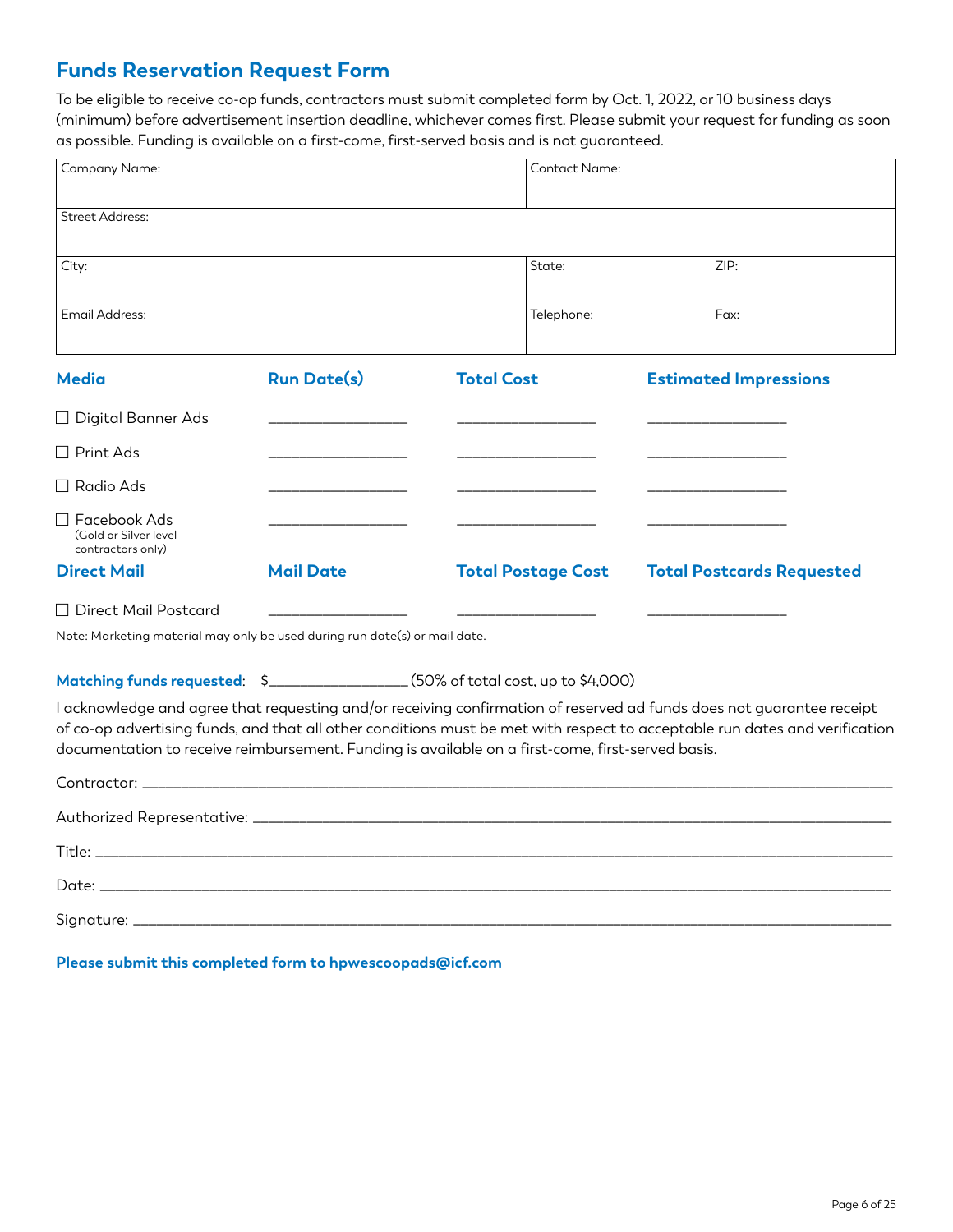### **"Savings" Message**



**Take the First Step Toward Savings** Get up to **\$3,750** in rebates from Consumers Energy

Your ad goes here Your logo goes here

728 X 90 pixels Available in dark blue and white

## **"Comfort" Message**

| <b>Consumers Energy</b><br>Count on Us <sup>®</sup> | <b>Find Comfort in an</b><br><b>Efficient Home</b><br>Get up to \$3,750 in rebates<br>from Consumers Energy | Your ad goes here | ______<br>Your logo goes here |
|-----------------------------------------------------|-------------------------------------------------------------------------------------------------------------|-------------------|-------------------------------|
|                                                     |                                                                                                             |                   |                               |

| Find Comfort in an<br><b>Efficient Home</b><br>Get up to \$3,750 in rebates<br><b>Consumers Energy</b><br>from Consumers Energy<br>Count on Us® | Your ad goes here | Your logo goes here |
|-------------------------------------------------------------------------------------------------------------------------------------------------|-------------------|---------------------|
|-------------------------------------------------------------------------------------------------------------------------------------------------|-------------------|---------------------|

## 728 X 90 pixels Available in dark blue and white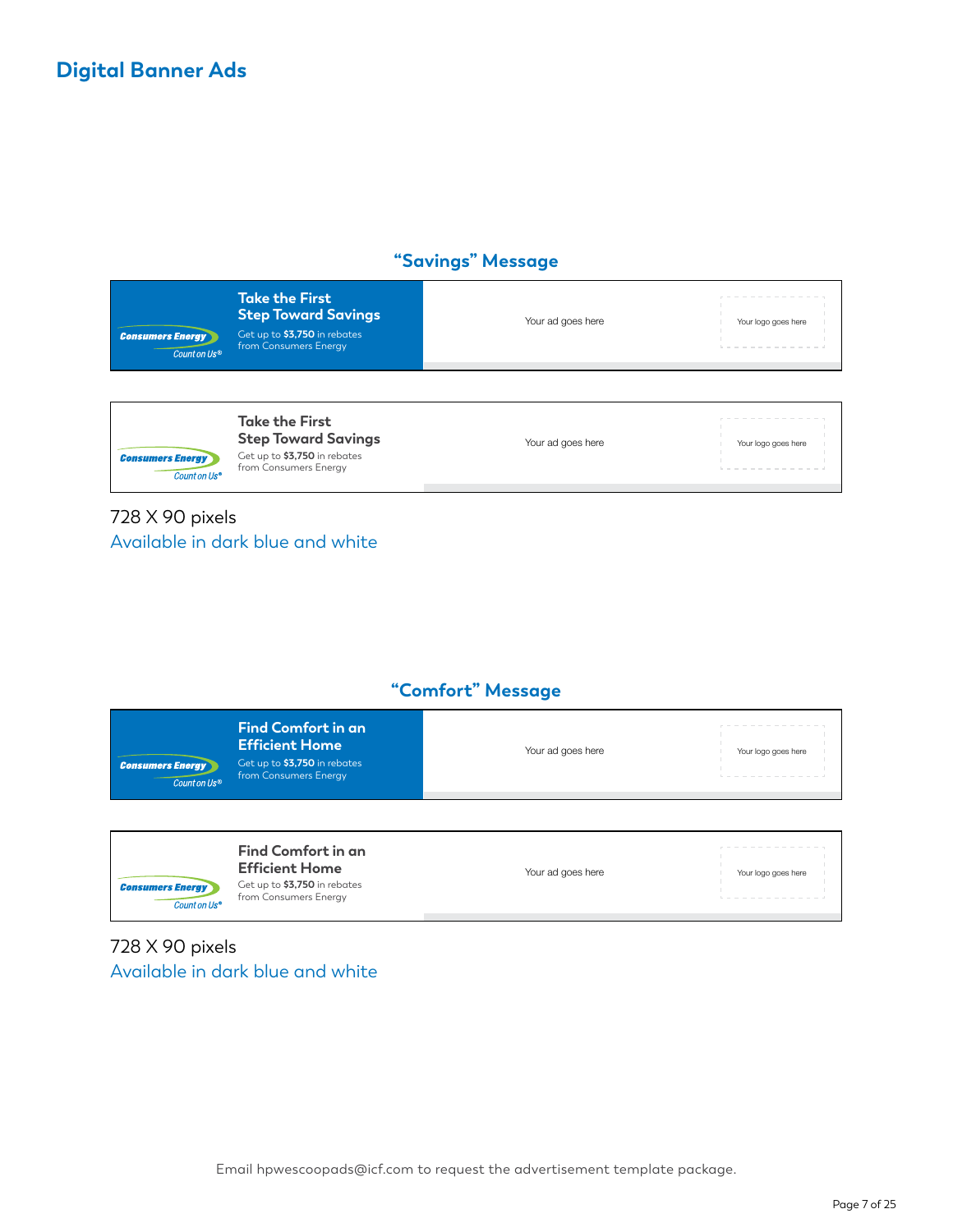#### **"Savings" Message**



# 300 X 250 pixels Available in dark blue and light blue





## **"Comfort" Message**

300 X 250 pixels Available in dark blue and light blue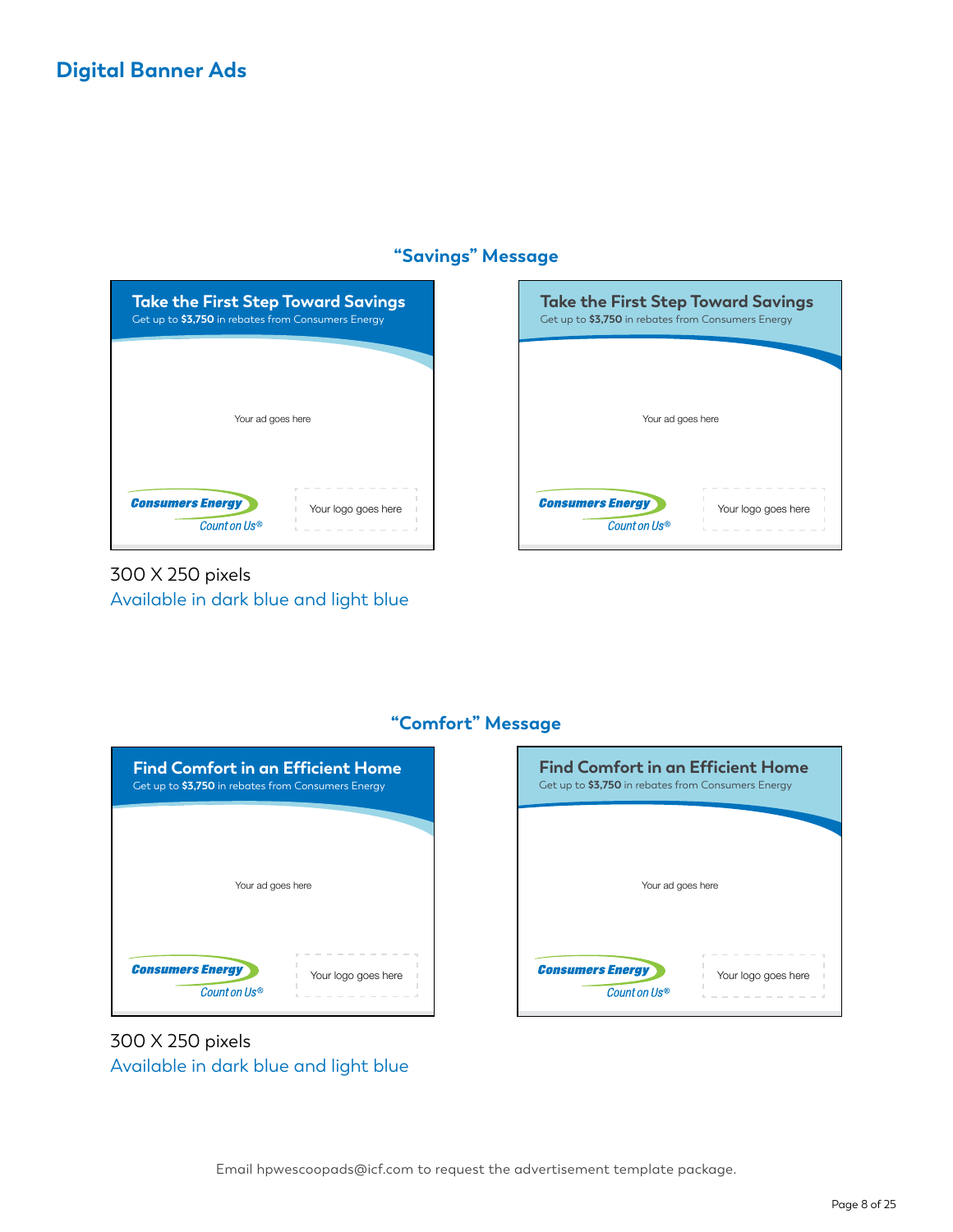

160 X 600 pixels Available in dark blue and light blue

160 X 600 pixels Available in dark blue and light blue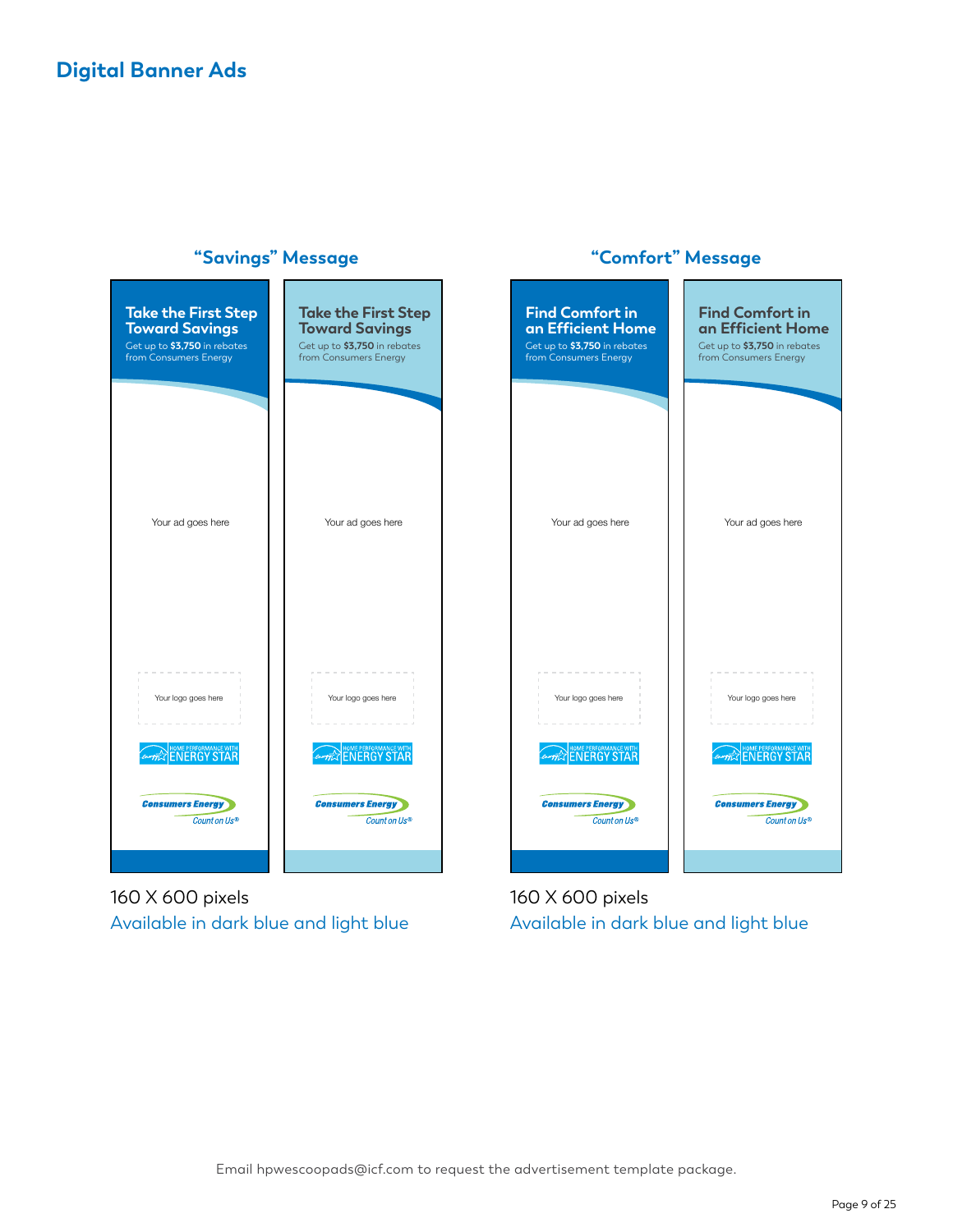Placement suggestion — Vertical Ad: 5.5" X 5.5" Available in dark blue and light blue

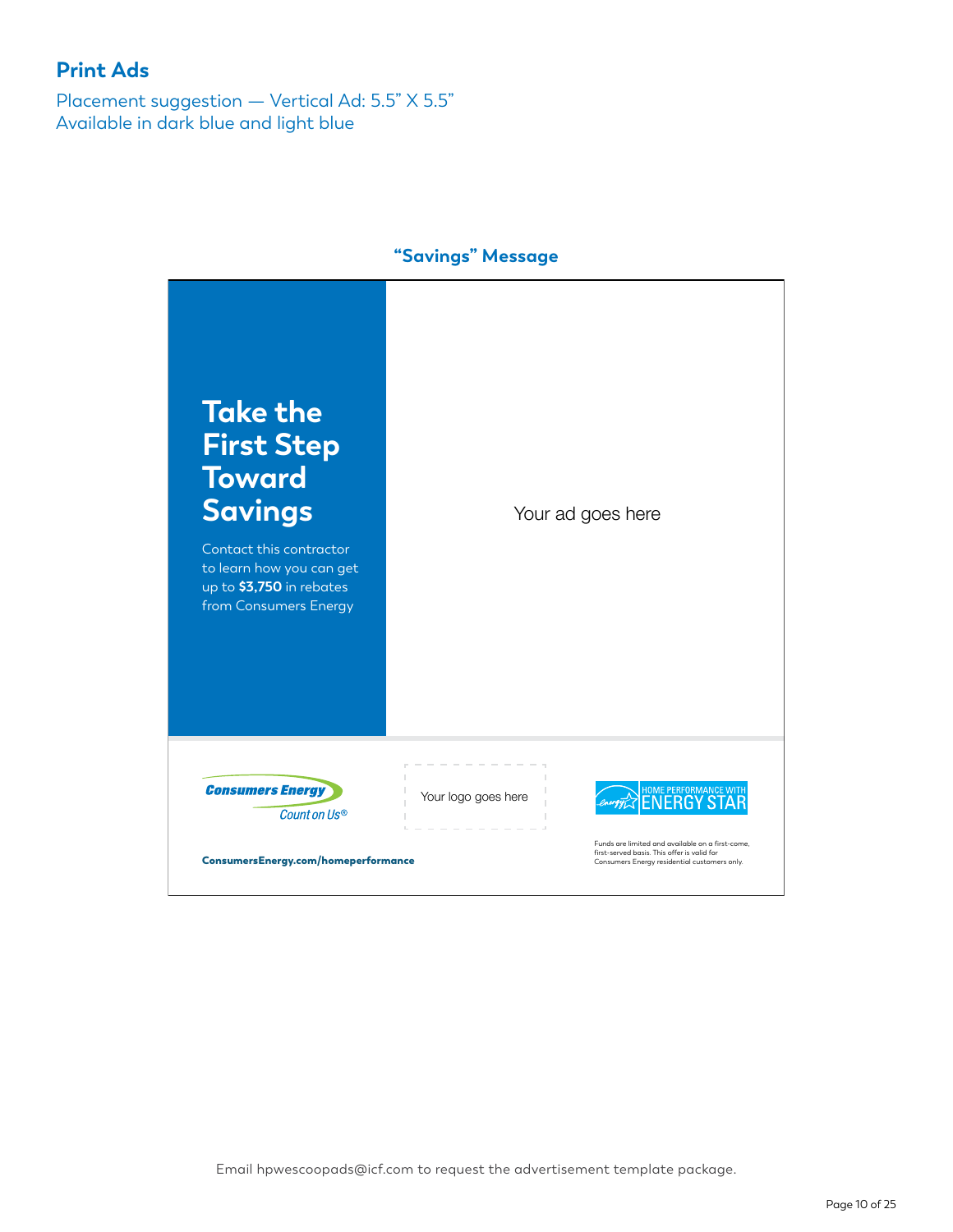Placement suggestion — Horizontal Ad: 5.5" X 5.5" Available in dark blue and light blue

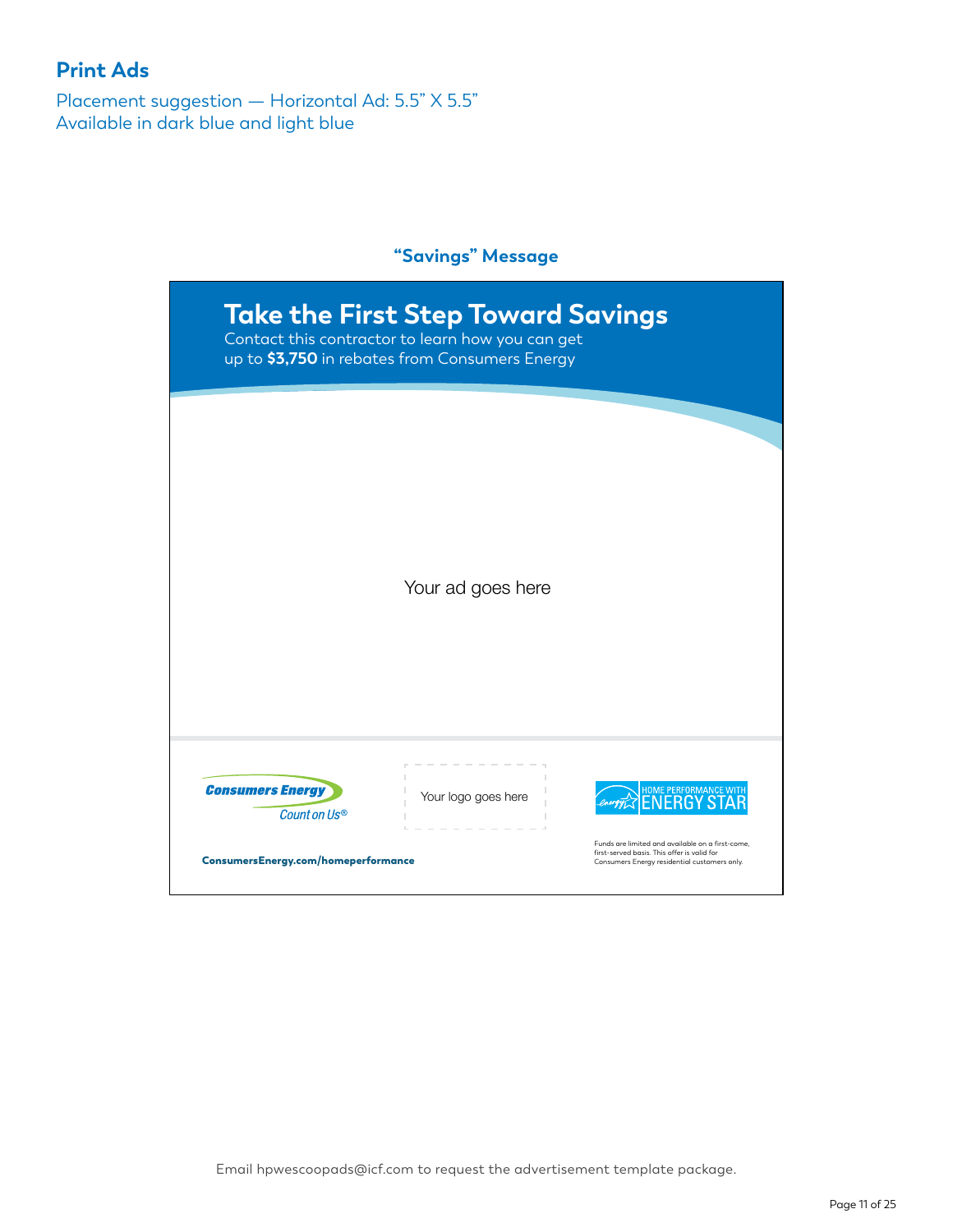Placement suggestion — Vertical Ad: 5.5" X 5.5" Available in dark blue and light blue

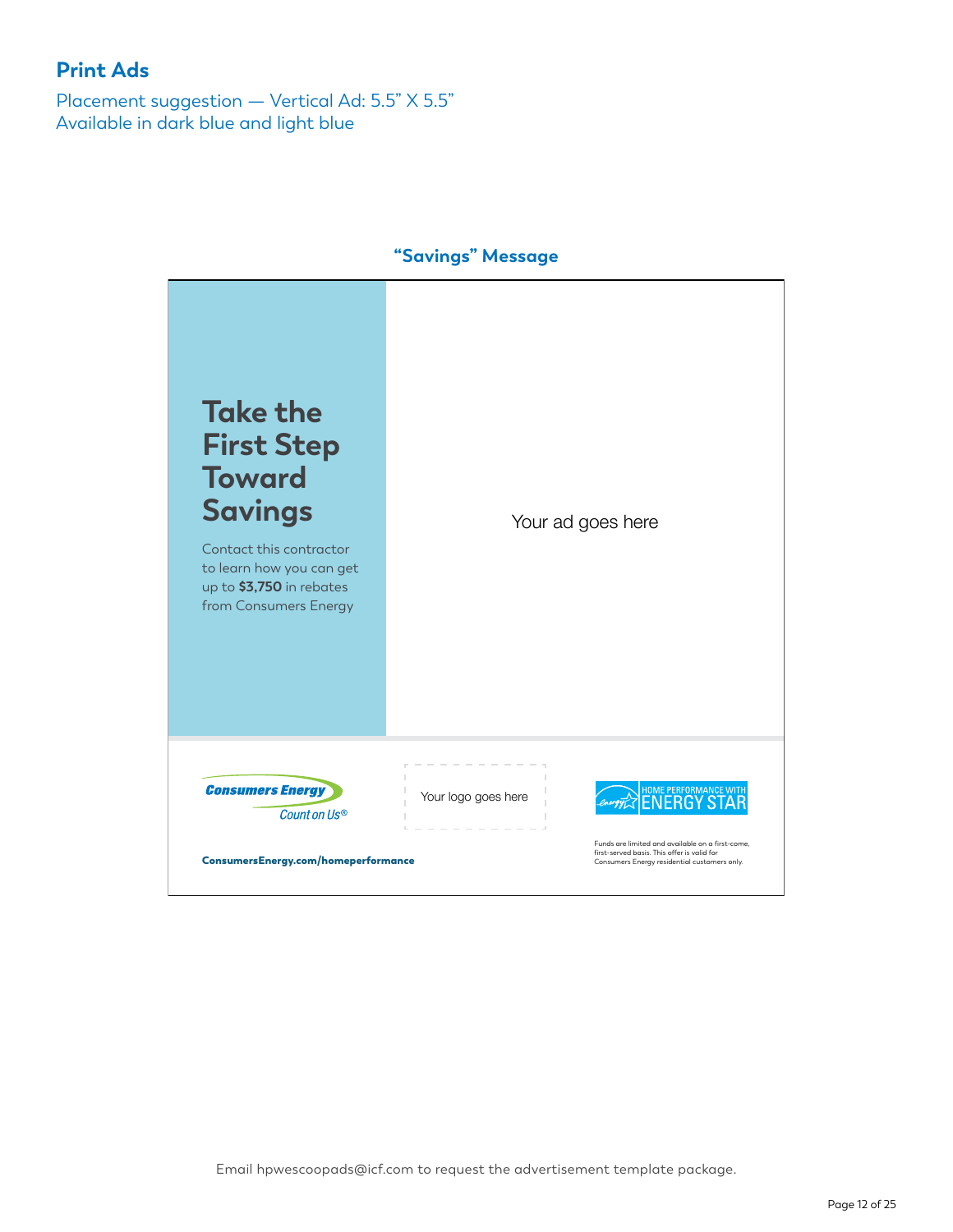Placement suggestion — Horizontal Ad: 5.5" X 5.5" Available in dark blue and light blue

|                                                                                | <b>Take the First Step Toward Savings</b><br>Contact this contractor to learn how you can get<br>up to \$3,750 in rebates from Consumers Energy |                                                                                                                                                                                        |  |  |
|--------------------------------------------------------------------------------|-------------------------------------------------------------------------------------------------------------------------------------------------|----------------------------------------------------------------------------------------------------------------------------------------------------------------------------------------|--|--|
|                                                                                | Your ad goes here                                                                                                                               |                                                                                                                                                                                        |  |  |
| <b>Consumers Energy</b><br>Count on Us®<br>ConsumersEnergy.com/homeperformance | Your logo goes here                                                                                                                             | <b>HOME PERFORMANCE WITH</b><br>:RG<br>Funds are limited and available on a first-come,<br>first-served basis. This offer is valid for<br>Consumers Energy residential customers only. |  |  |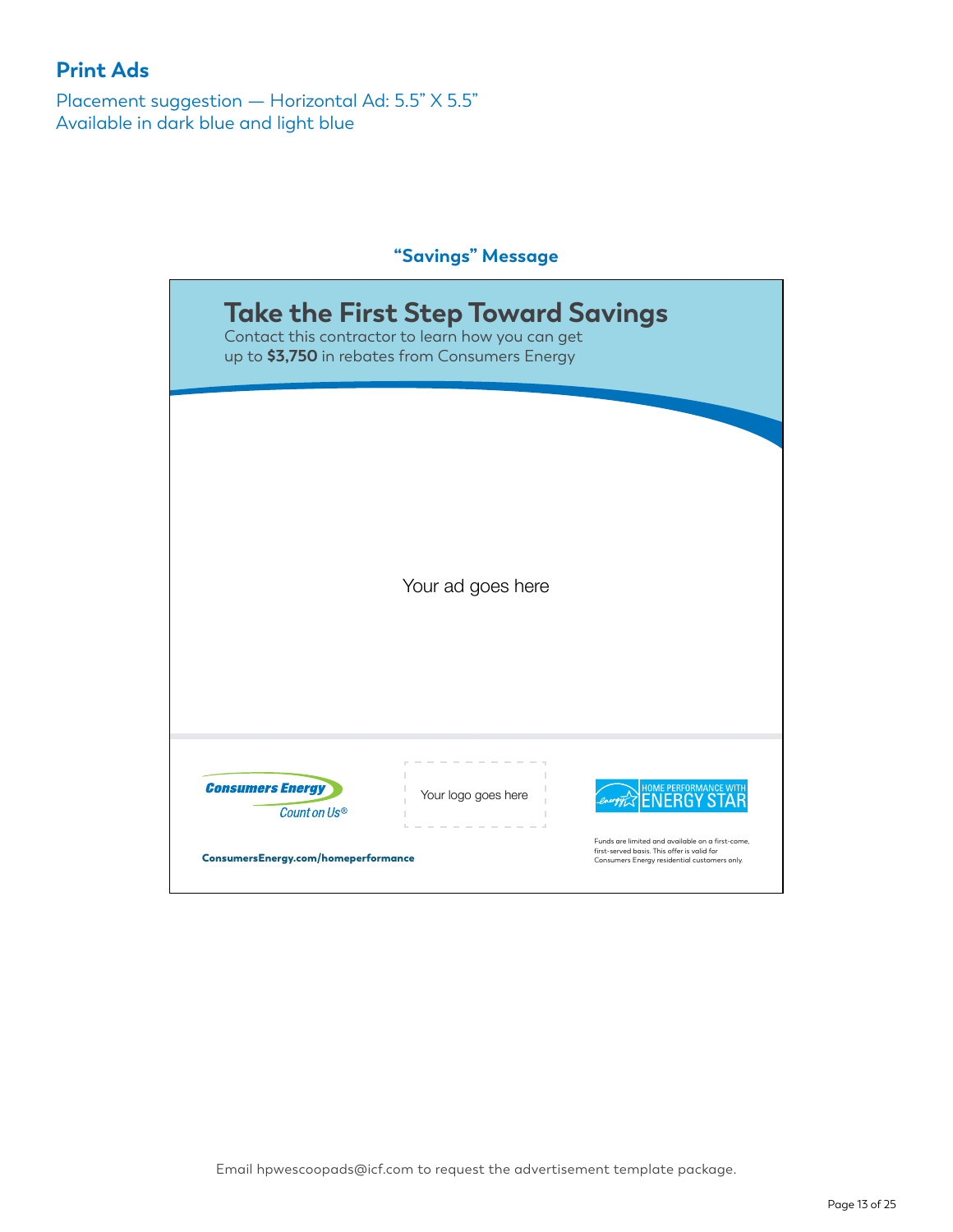Placement suggestion — Vertical Ad: 5.5" X 8" Available in dark blue and light blue

#### **"Savings" Message**

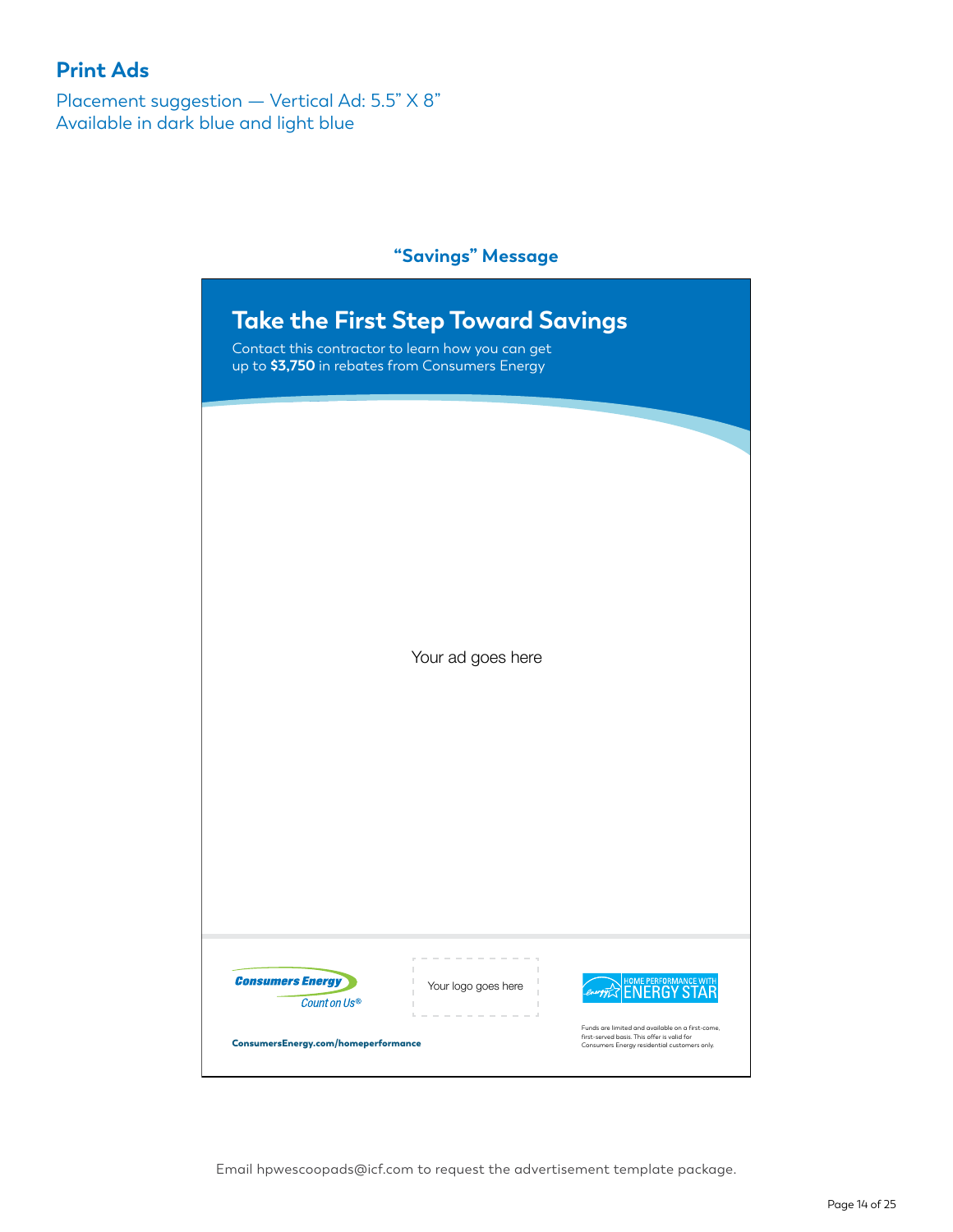Placement suggestion — Vertical Ad: 5.5" X 8" Available in dark blue and light blue

## **"Savings" Message**

|                                         | <b>Take the First Step Toward Savings</b><br>Contact this contractor to learn how you can get<br>up to \$3,750 in rebates from Consumers Energy |                                                                                                                                         |
|-----------------------------------------|-------------------------------------------------------------------------------------------------------------------------------------------------|-----------------------------------------------------------------------------------------------------------------------------------------|
|                                         | Your ad goes here                                                                                                                               |                                                                                                                                         |
| <b>Consumers Energy</b><br>Count on Us® | Your logo goes here                                                                                                                             | HOME PERFORMANCE WITH<br>ENERGY STAR<br>Funds are limited and available on a first-come,<br>first-served basis. This offer is valid for |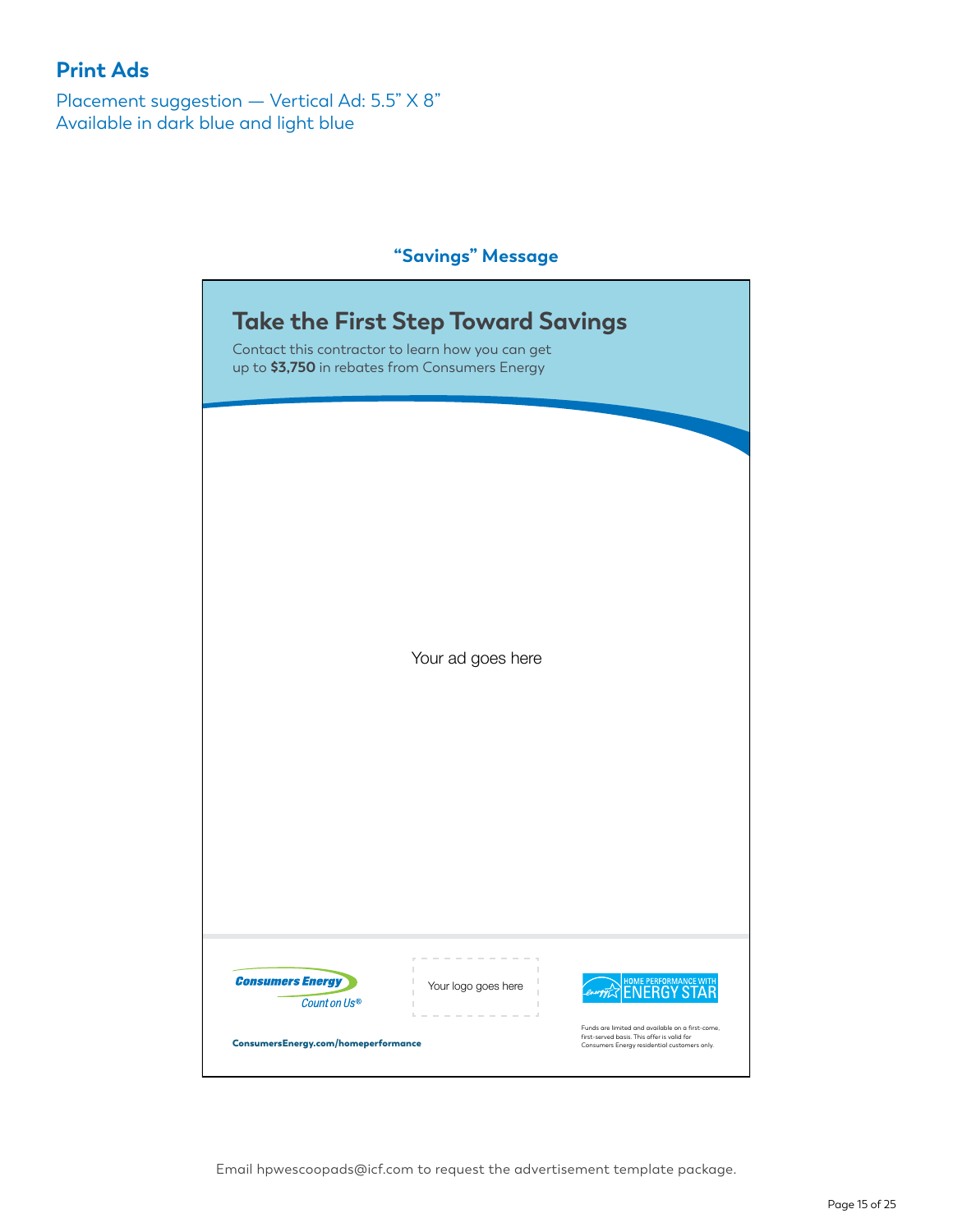Placement suggestion — Vertical Ad: 5.5" X 5.5" Available in dark blue and light blue



## **"Comfort" Message**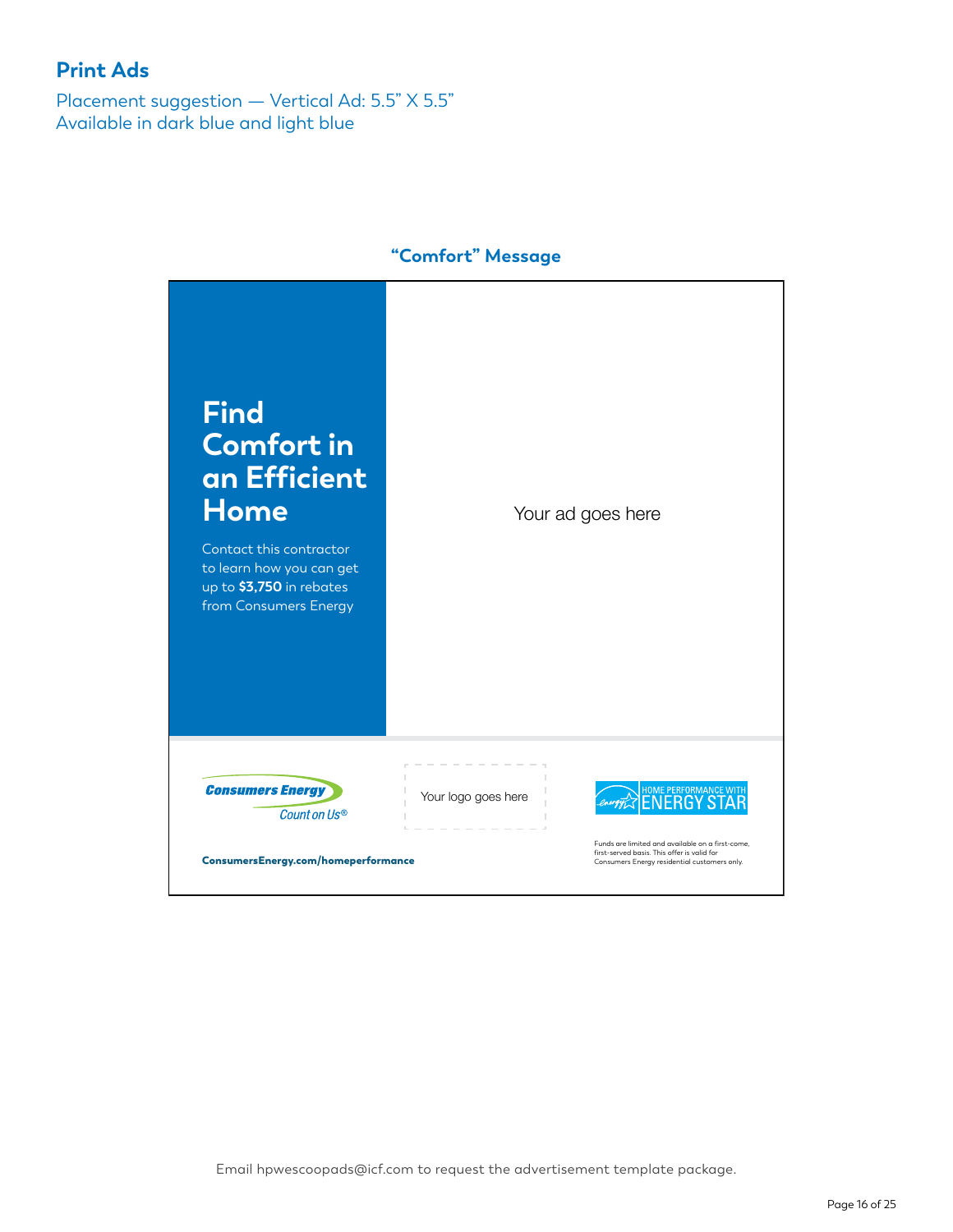Placement suggestion — Horizontal Ad: 5.5" X 5.5" Available in dark blue and light blue

#### **"Comfort" Message**

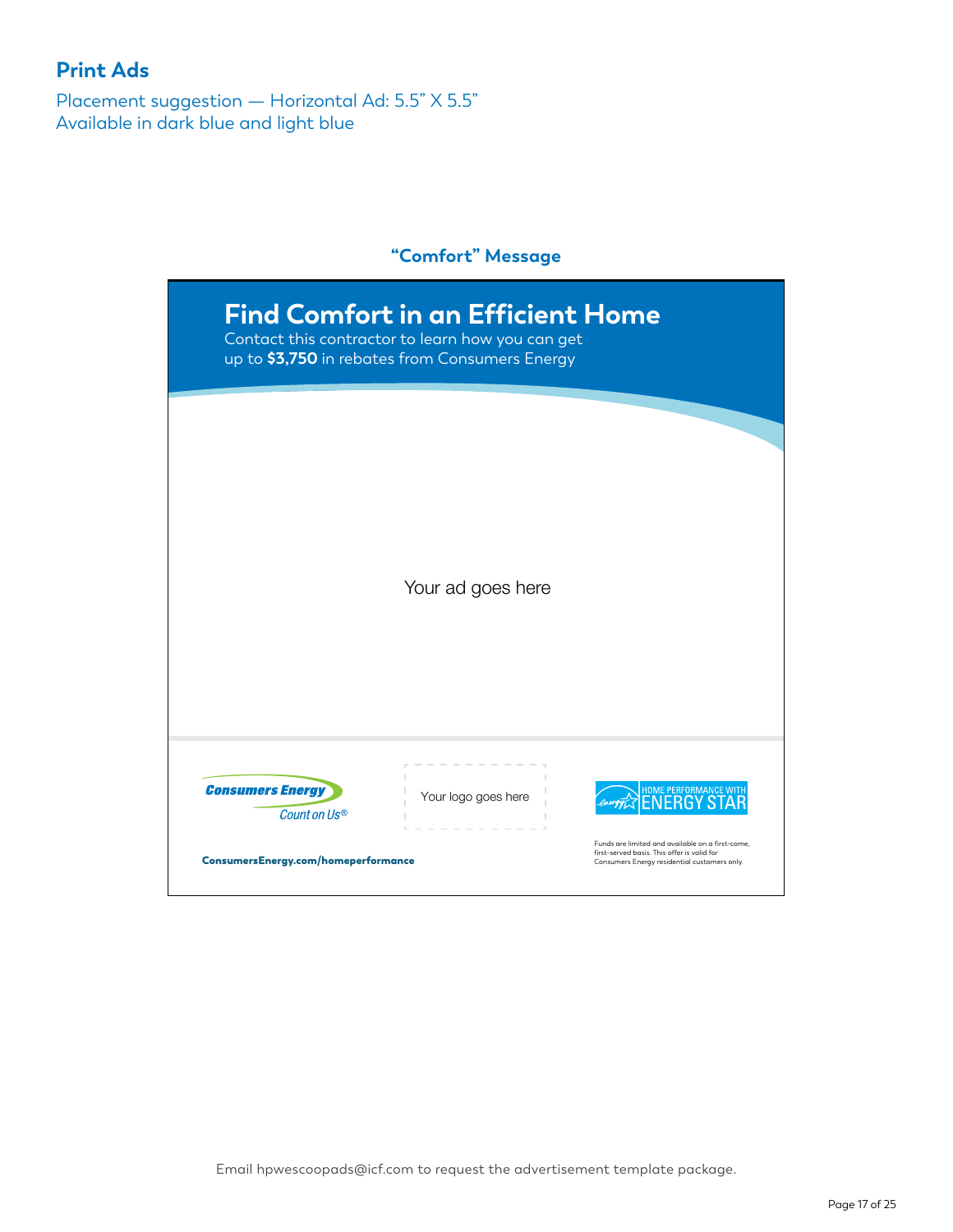Placement suggestion — Vertical Ad: 5.5" X 5.5" Available in dark blue and light blue



#### **"Comfort" Message**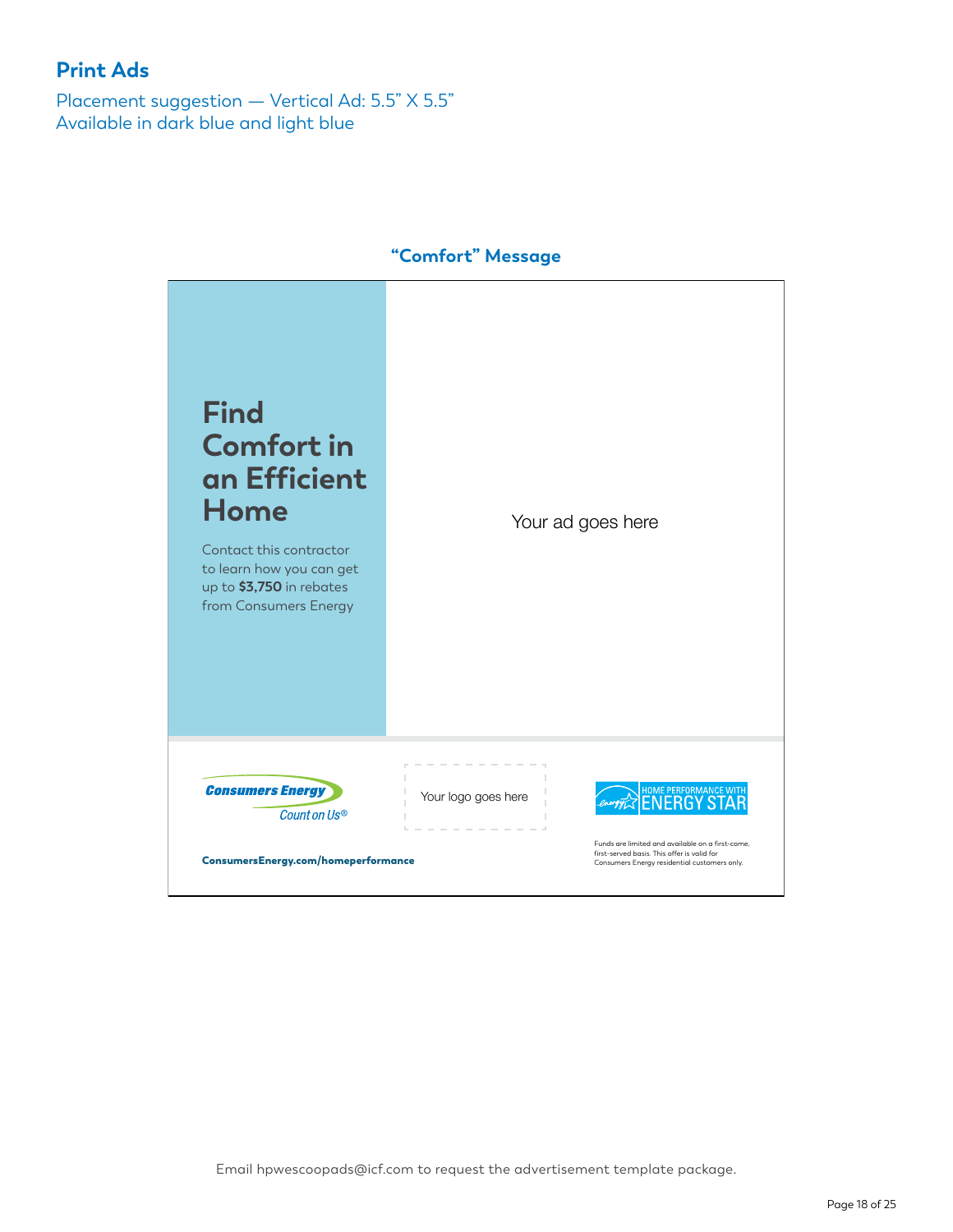Placement suggestion — Horizontal Ad: 5.5" X 5.5" Available in dark blue and light blue

#### **"Comfort" Message**

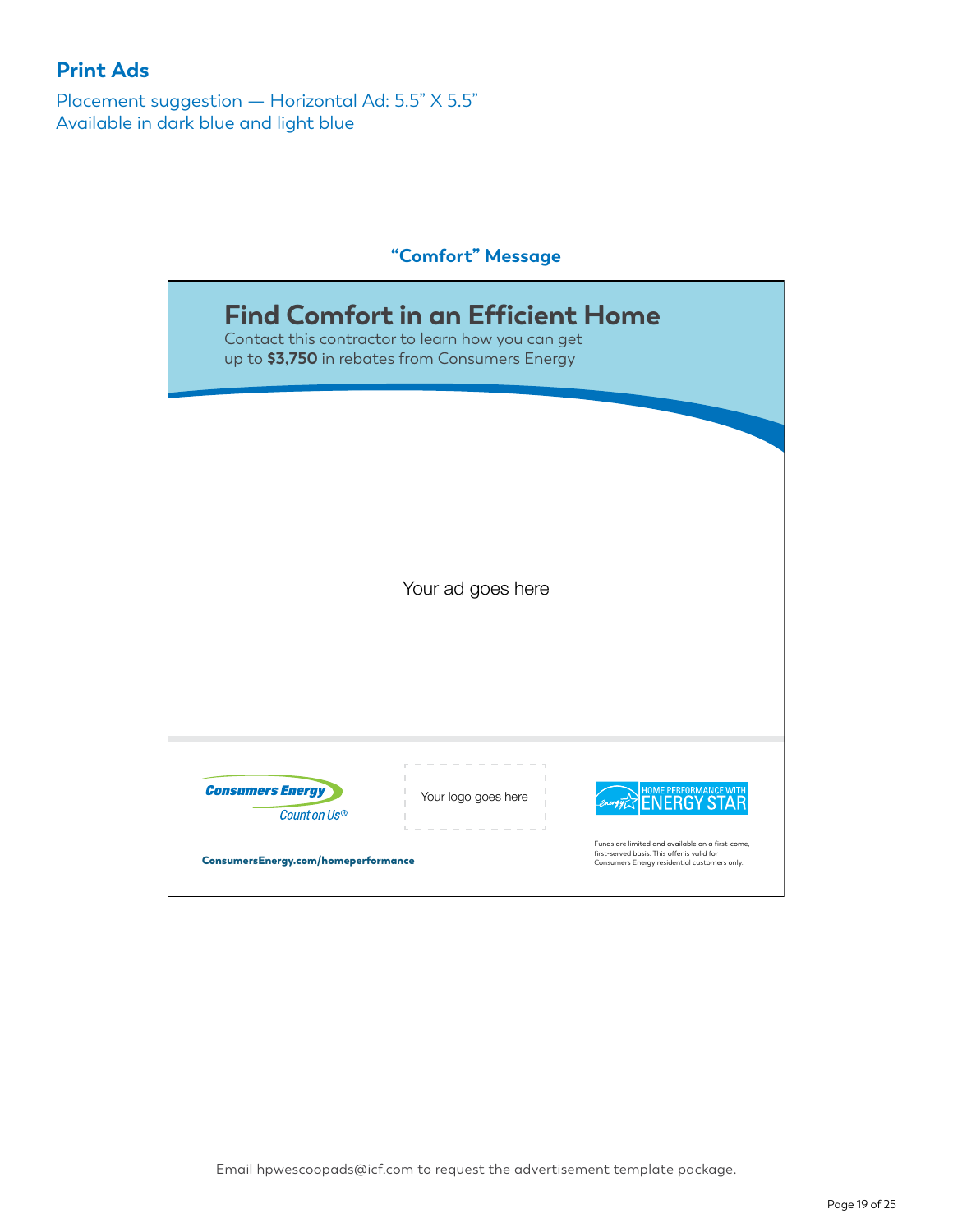Placement suggestion — Vertical Ad: 5.5" X 8" Available in dark blue and light blue

#### **"Comfort" Message**

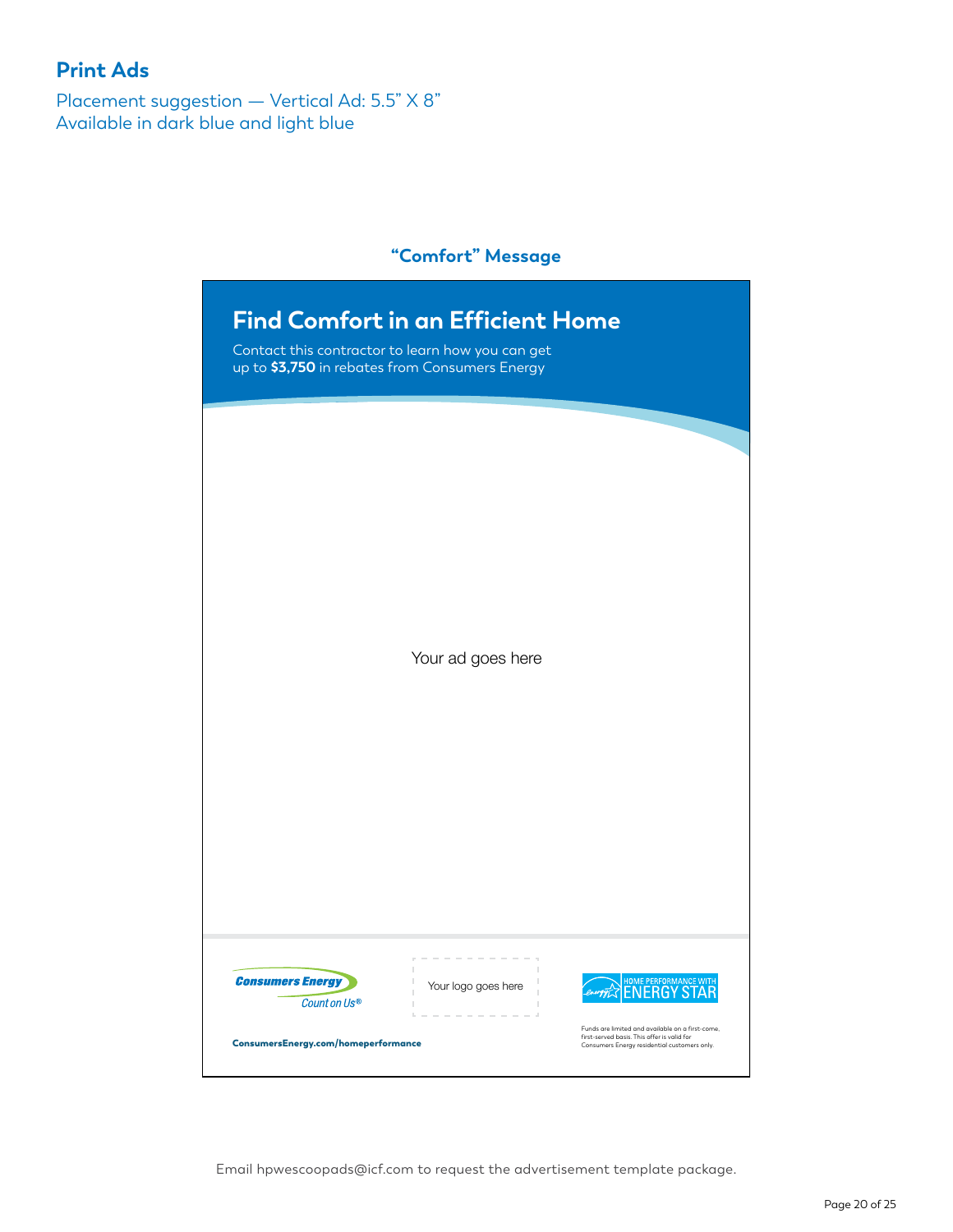Placement suggestion — Vertical Ad: 5.5" X 8" Available in dark blue and light blue

# **"Comfort" Message**

| <b>Find Comfort in an Efficient Home</b><br>Contact this contractor to learn how you can get<br>up to \$3,750 in rebates from Consumers Energy |                     |                                                                                                                                                 |  |
|------------------------------------------------------------------------------------------------------------------------------------------------|---------------------|-------------------------------------------------------------------------------------------------------------------------------------------------|--|
|                                                                                                                                                |                     |                                                                                                                                                 |  |
|                                                                                                                                                |                     |                                                                                                                                                 |  |
|                                                                                                                                                |                     |                                                                                                                                                 |  |
|                                                                                                                                                |                     |                                                                                                                                                 |  |
|                                                                                                                                                | Your ad goes here   |                                                                                                                                                 |  |
|                                                                                                                                                |                     |                                                                                                                                                 |  |
|                                                                                                                                                |                     |                                                                                                                                                 |  |
|                                                                                                                                                |                     |                                                                                                                                                 |  |
|                                                                                                                                                |                     |                                                                                                                                                 |  |
| <b>Consumers Energy</b>                                                                                                                        | Your logo goes here | HOME PERFORMANCE WITH                                                                                                                           |  |
| Count on Us®<br>ConsumersEnergy.com/homeperformance                                                                                            |                     | Funds are limited and available on a first-come,<br>first-served basis. This offer is valid for<br>Consumers Energy residential customers only. |  |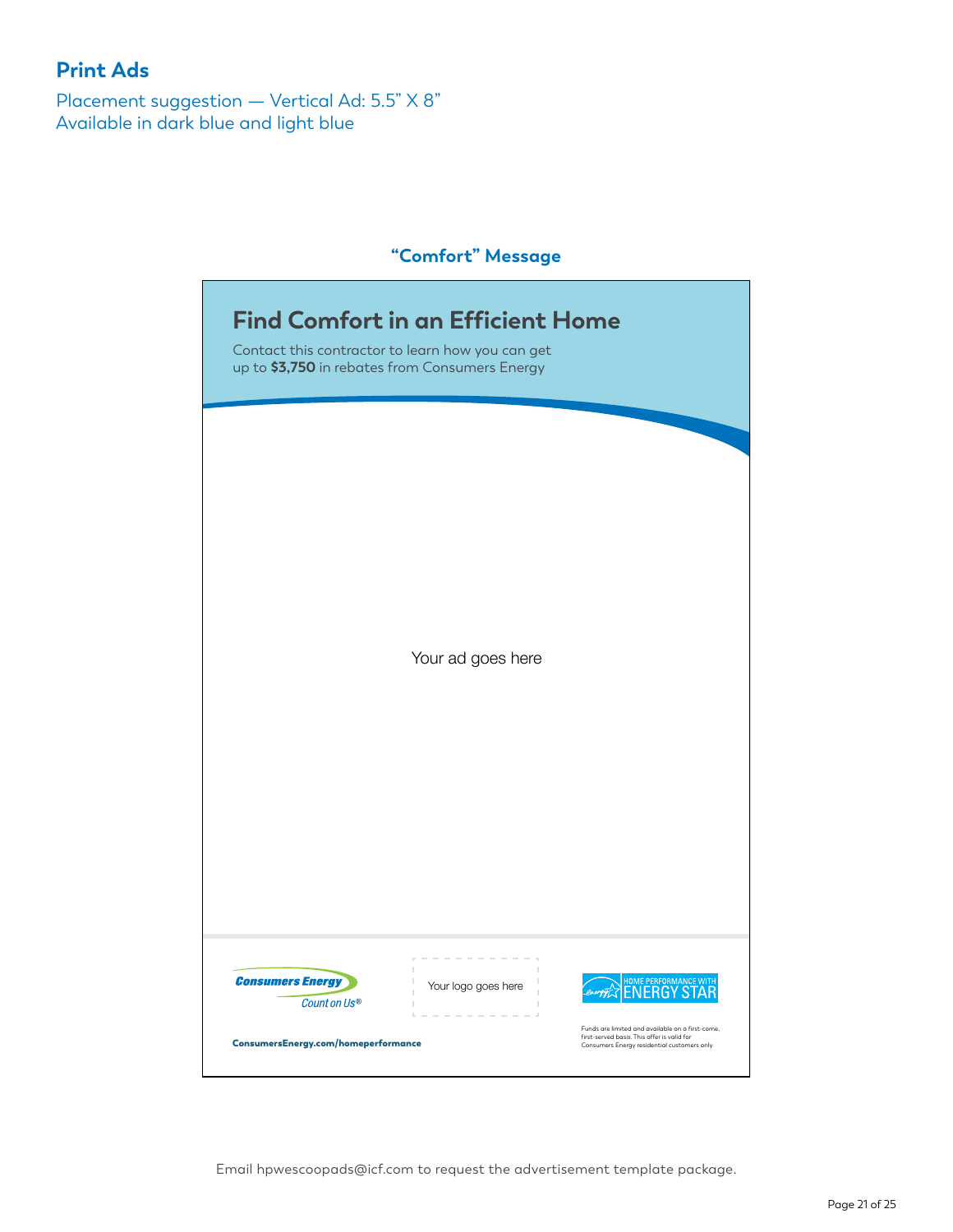## **Postcards**



| <b>Take the First Step Toward Savings</b>                                                                                                                                                                                                     | <b>Consumers Energ</b>                                             |
|-----------------------------------------------------------------------------------------------------------------------------------------------------------------------------------------------------------------------------------------------|--------------------------------------------------------------------|
| When you schedule a Comprehensive Home Assessment, a<br>participating contractor will examine your home using the latest in<br>building technology. Then, you'll get a customized plan with ways to<br>improve comfort and reduce energy use. | Count on Us®<br><b>Energy Efficiency Programs</b><br>P.O. Box 1193 |
| After you make upgrades like sealing air leaks, adding insulation or<br>installing a high-efficiency furnace, you'll be eligible forrebates up to<br>\$3,750 from Consumers Energy.                                                           | Jackson, MI 49204                                                  |
| Contact this contractor to learn more.                                                                                                                                                                                                        |                                                                    |
|                                                                                                                                                                                                                                               |                                                                    |
|                                                                                                                                                                                                                                               |                                                                    |
|                                                                                                                                                                                                                                               |                                                                    |
| Your ad goes here                                                                                                                                                                                                                             |                                                                    |
|                                                                                                                                                                                                                                               |                                                                    |
|                                                                                                                                                                                                                                               |                                                                    |
|                                                                                                                                                                                                                                               |                                                                    |
| O(4/22)                                                                                                                                                                                                                                       |                                                                    |
| Comprehensive Home Assessments are full-service, diagnostic energy audits. Audits through<br>the Consumers Energy Home Energy Analysis program are basic audits and do not qualify for<br>Home Performance with ENERGY STAR® program rebates. |                                                                    |
|                                                                                                                                                                                                                                               |                                                                    |
|                                                                                                                                                                                                                                               |                                                                    |
|                                                                                                                                                                                                                                               |                                                                    |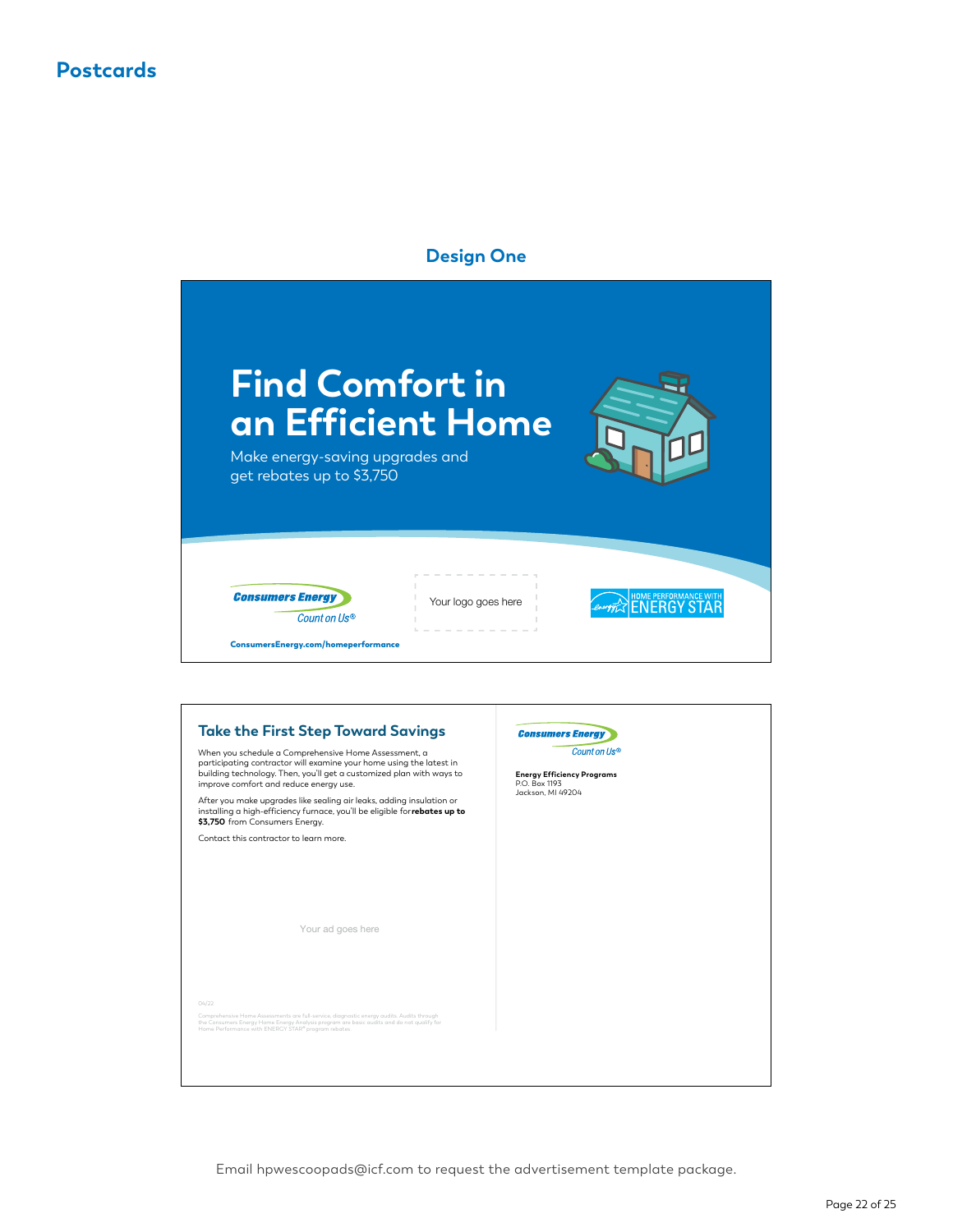## **Postcards**



| <b>Take the First Step Toward Savings</b>                                                                                                                                                                                                     | <b>Consumers Energy</b>                                            |
|-----------------------------------------------------------------------------------------------------------------------------------------------------------------------------------------------------------------------------------------------|--------------------------------------------------------------------|
| When you schedule a Comprehensive Home Assessment, a<br>participating contractor will examine your home using the latest in<br>building technology. Then, you'll get a customized plan with ways to<br>improve comfort and reduce energy use. | Count on Us®<br><b>Energy Efficiency Programs</b><br>P.O. Box 1193 |
| After you make upgrades like sealing air leaks, adding insulation or<br>installing a high-efficiency furnace, you'll be eligible for rebates up to<br>\$3,750 from Consumers Energy.                                                          | Jackson, MI 49204                                                  |
| Contact this contractor to learn more.                                                                                                                                                                                                        |                                                                    |
|                                                                                                                                                                                                                                               |                                                                    |
|                                                                                                                                                                                                                                               |                                                                    |
|                                                                                                                                                                                                                                               |                                                                    |
| Your ad goes here                                                                                                                                                                                                                             |                                                                    |
|                                                                                                                                                                                                                                               |                                                                    |
|                                                                                                                                                                                                                                               |                                                                    |
|                                                                                                                                                                                                                                               |                                                                    |
| O(4/22)                                                                                                                                                                                                                                       |                                                                    |
| Comprehensive Home Assessments are full-service, diagnostic energy audits. Audits through<br>the Consumers Energy Home Energy Analysis program are basic audits and do not qualify for<br>Home Performance with ENERGY STAR® program rebates. |                                                                    |
|                                                                                                                                                                                                                                               |                                                                    |
|                                                                                                                                                                                                                                               |                                                                    |
|                                                                                                                                                                                                                                               |                                                                    |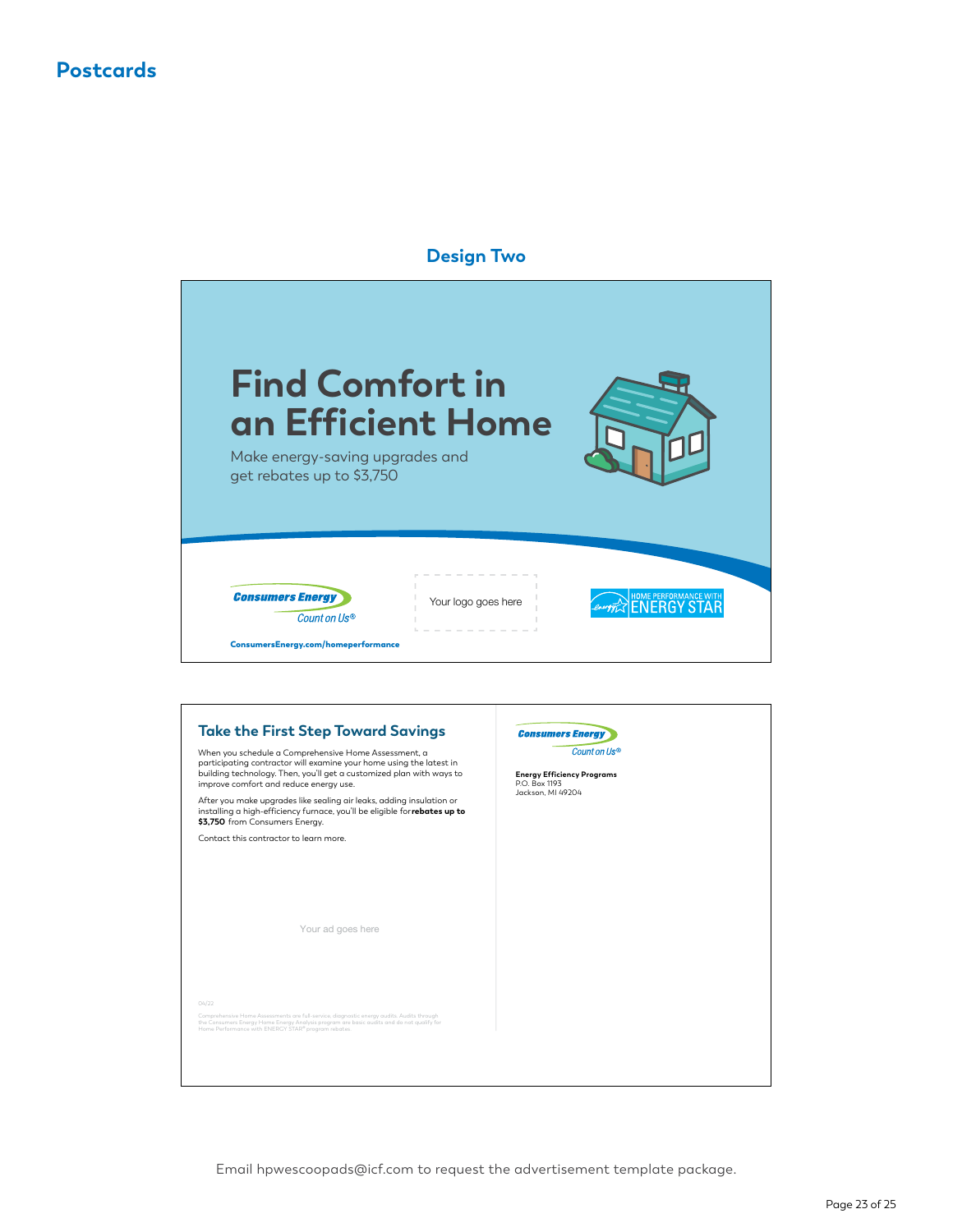Hey, Michigan homeowners. Want to save energy and stay comfortable year-round? Contact \_\_\_\_\_\_\_\_\_ to schedule a Comprehensive Home Assessment. You'll get a customized report outlining ways to reduce energy waste, create a more comfortable indoor environment and protect Michigan's natural resources. Plus, Consumers Energy offers rebates up to \$3,750 dollars on qualifying upgrades, like insulation, air sealing and more. Schedule with \_\_\_\_\_\_\_\_\_\_\_\_\_\_\_\_\_ by calling \_\_\_\_\_\_\_\_\_\_\_ today!